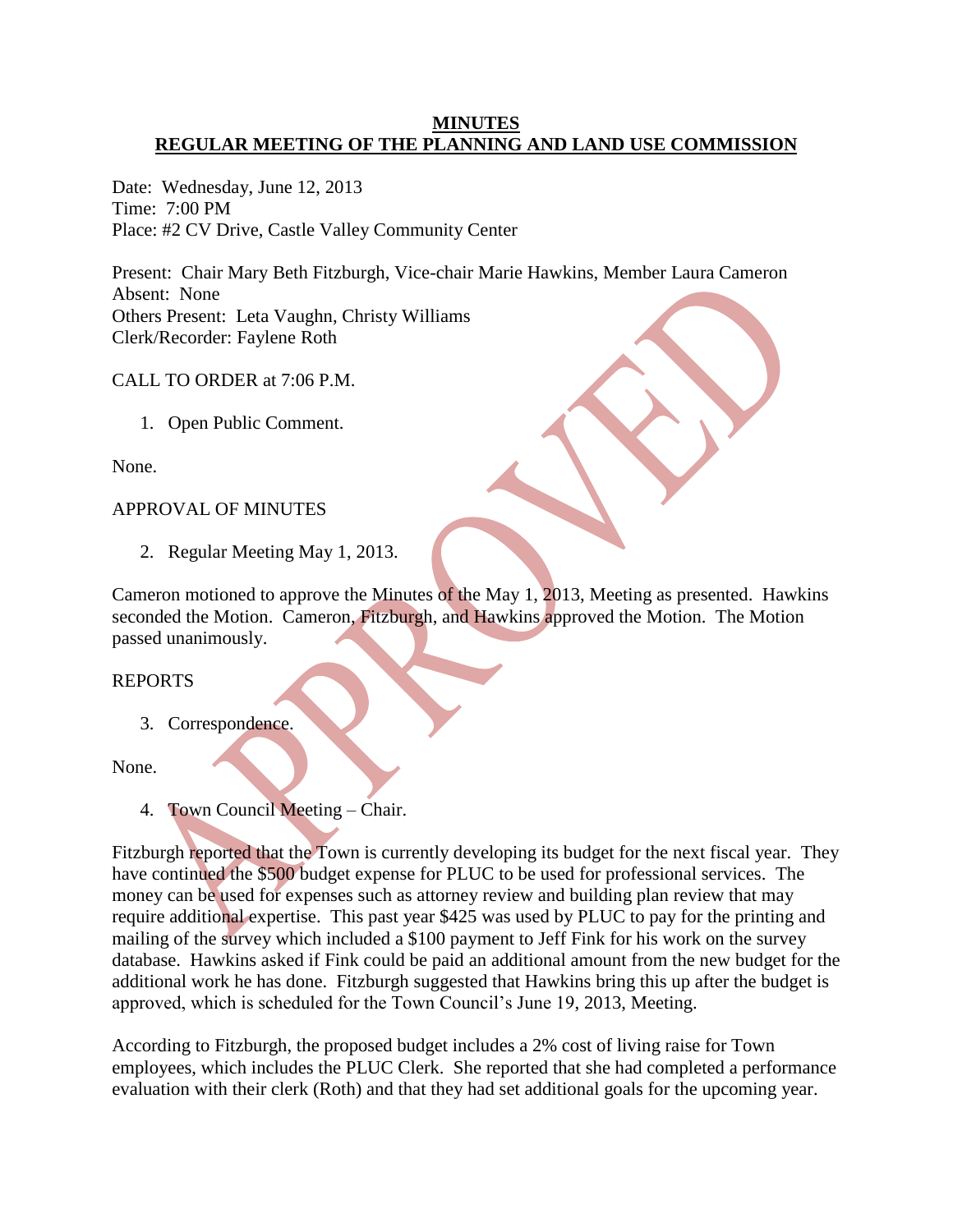Roth will continue to update the lot files and transfer permit information regarding septics into the Town database. Cameron noted that she and Roth had met to review the information available in the lot files on septic information. Roth said that she and Cameron had reviewed the permit form at their meeting to determine if additional information was needed. They had decided that – other than signatures – additional information did not need to be collected at this time. Fitzburgh noted that – in terms of the budget allowance for the Clerk – Roth can work on this project during months when she will not meet her allocated hours. Fitzburgh did observe that occasions that required excess hours one month were balanced by fewer hours in other months. Fitzburgh and Commission Members thanked Roth for her great work.

5. Permit Agent.

Roth presented the May Building Permit Report which included one electrical permit for a solar installation, one building permit for a carport, both a building permit and a septic permit for a residence, and a Certificate of Land Use Compliance for a horse shed. The square footage of the carport was corrected from 3690 S.F. to 369 S.F.

Cameron asked about progress with the Memorandum of Understanding between the Town and the Castle Valley Inn and the subsequent inspections that were required. Fitzburgh asked Roth to consult with the Town Clerk about the status of the MOU.

Fitzburgh queried Roth about the changes discussed at the previous PLUC Meeting with the septic permit and procedures with the State Sanitarian. Roth reported that she had gone through another septic permit with the new Sanitarian which worked more smoothly, but she still plans to revise the permit form to include signatures of the owner/contractor, and possibly the Sanitarian, in addition to the Permit Agent. Roth will complete the revision of the form and procedures for the building information sheet before the next PLUC Meeting. She will send a draft to PLUC Members for their review.

6. Procedural Matters.

None.

# NEW BUSINES

None.

# UNFINISHED BUSINESS

7. Discussion and possible action re: General Plan Review (tabled).

Hawkins motioned to untable Item 7, the General Plan Review. Cameron seconded the Motion. Cameron, Fitzburgh, and Hawkins approved the Motion. The Motion passed unanimously.

Fitzburgh reported that the Town Council had asked if the survey report would be ready to submit to them at its next Meeting. She was not sure whether it would be ready by then. She did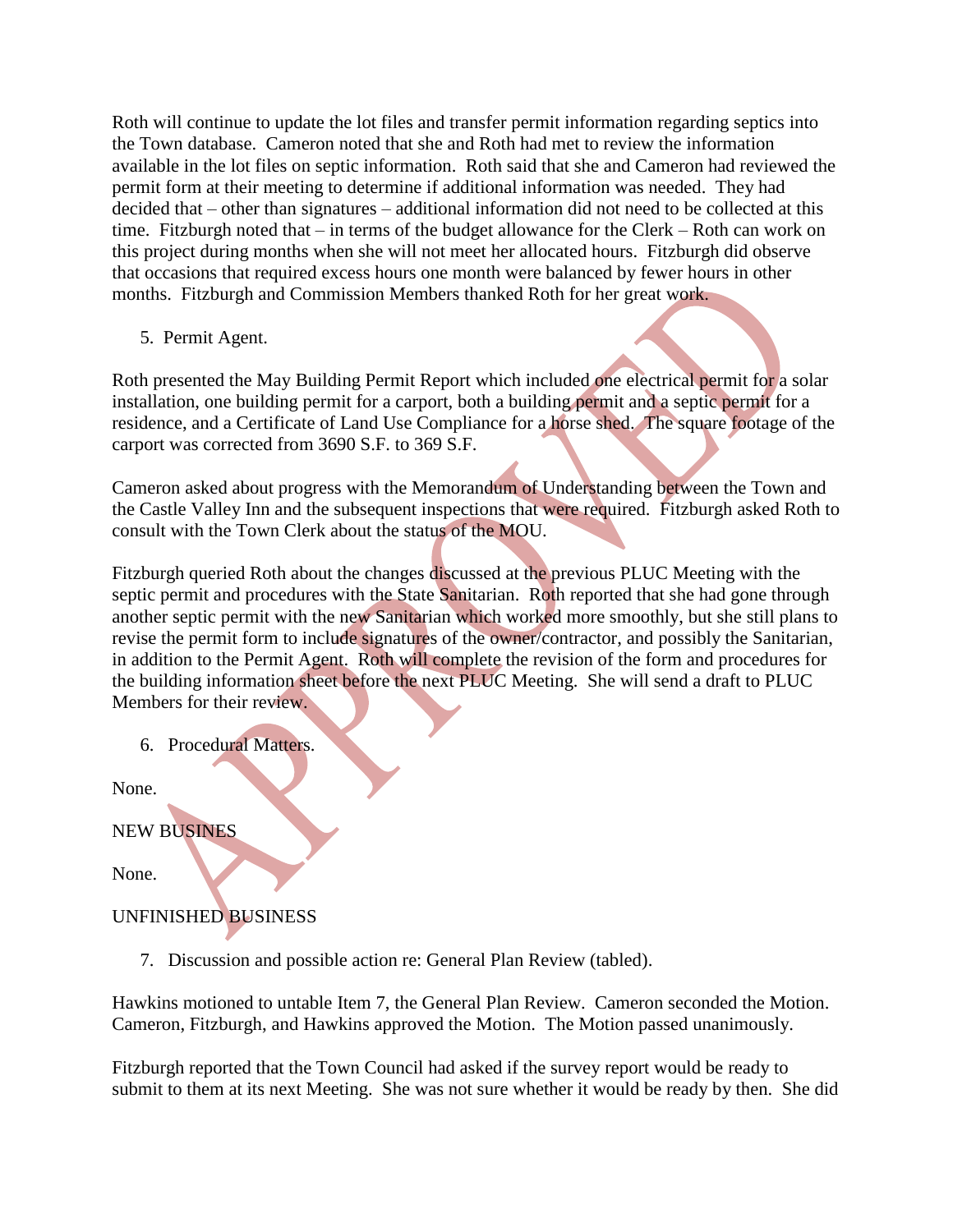propose, however, that the public be invited to the next PLUC Meeting to participate in an open discussion about the final report and survey results. PLUC Members agreed with this suggestion. Fitzburgh will ask Ron Drake to include an invitation in his "Castle Valley Comments" column before the July 10, 2013, PLUC Meeting.

PLUC Members agreed on the following arrangement: Cover Page, Summary, Report, Appendix A (survey document), Appendix B (write-in responses), Appendix C (survey results by residence status). Members then reviewed changes to the draft report that had been made since the last Meeting. They approved additional corrections in punctuation, grammar, word usage, and sentence structure. Two sentences were deleted—page 21, first paragraph, last sentence and page 23, Section I2, first paragraph, last sentence. They also decided to delete the last bar graph in Section A8 since it dealt with so few respondents. Cameron and Hawkins both commended Fitzburgh for her excellent work in writing the report. Both commented on the attractive mix of graphs and text.

PLUC Members then reviewed the survey results summary presented by Hawkins. They edited the document and checked all numbers and percentages against the survey report. Corrections were made as needed. The summary will be titled "Quick Guide to Survey". Hawkins will make corrections in the summary and email it to Fitzburgh for inclusion in the Survey Report.

Fitzburgh will make final corrections to the Survey Report and post it to the Town website. She will also make copies available to the Town Council, the Town Office and the Castle Valley Library. She confirmed that she will ask Ron Drake to announce the next PLUC Meeting in his "Castle Valley Comments" section of the TI.

Cameron motioned to retable discussion of Item 7. Hawkins seconded the Motion. Cameron, Fitzburgh, and Hawkins approved the Motion. The Motion passed unanimously.

8. Discussion and possible action re: regulations for solar panels, windmills, and other alternative energy structures (tabled).

Left tabled.

 9. Discussion and possible action re: reviewing and amending Ordinance 96-1: Watershed Protection Ordinance (tabled).

Left tabled.

10. Closed Meeting (if needed).

None.

# ADJOURNMENT

Hawkins motioned to adjourn the Meeting. Cameron seconded the Motion. Cameron, Fitzburgh, and Hawkins approved the Motion. The Motion passed unanimously.